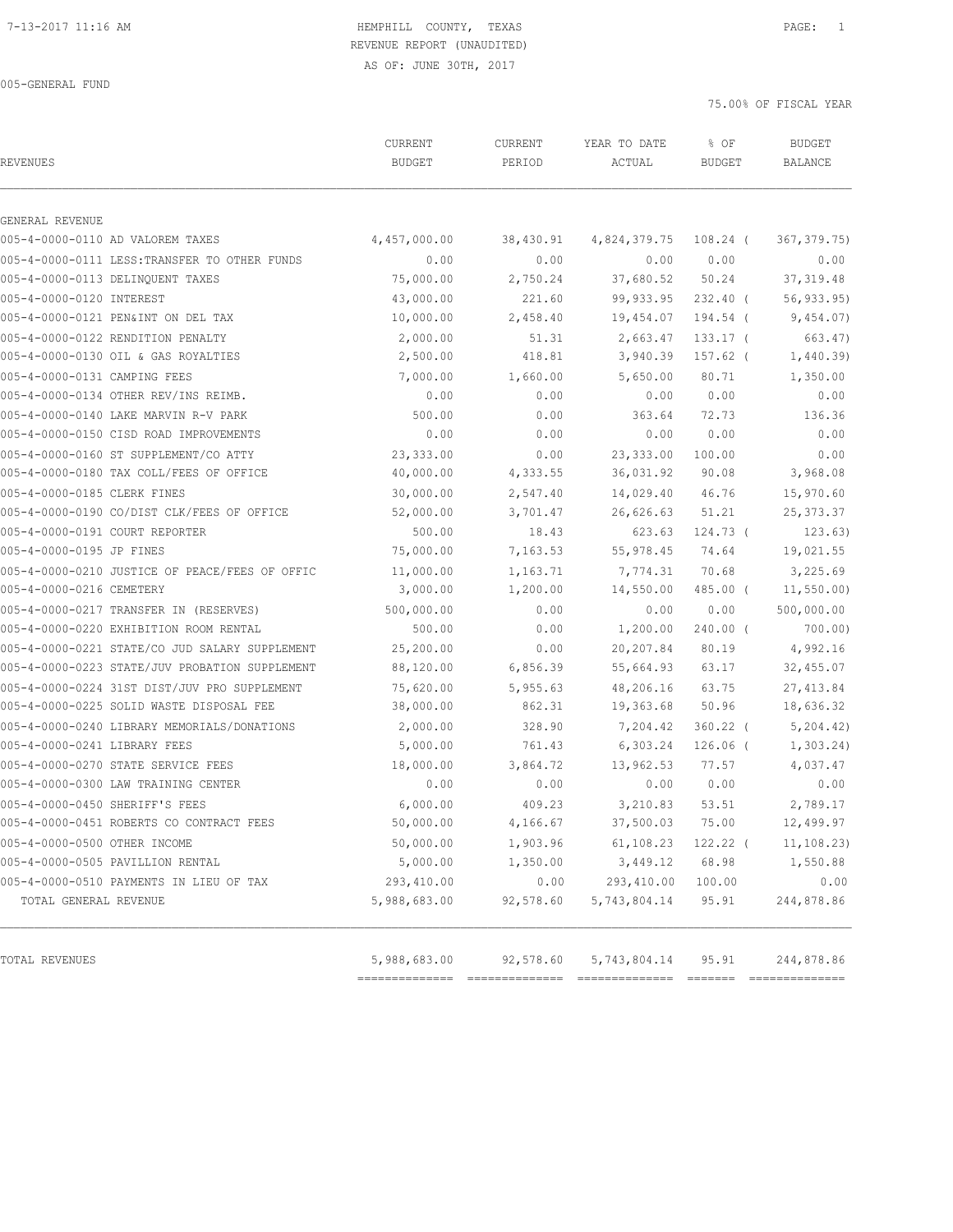AS OF: JUNE 30TH, 2017

| REVENUES                                   | CURRENT<br><b>BUDGET</b> | CURRENT<br>PERIOD | YEAR TO DATE<br>ACTUAL | % OF<br><b>BUDGET</b> | <b>BUDGET</b><br>BALANCE |
|--------------------------------------------|--------------------------|-------------------|------------------------|-----------------------|--------------------------|
|                                            |                          |                   |                        |                       |                          |
| GENERAL REVENUE                            |                          |                   |                        |                       |                          |
| 008-4-0000-0110 TRANSFER FROM FUND BALANCE | 0.00                     | 0.00              | 0.00                   | 0.00                  | 0.00                     |
| 008-4-0000-0550 COURT FEES-LAW/LIB         | 2,000.00                 | 195.00            | 1,750.00               | 87.50                 | 250.00                   |
| TOTAL GENERAL REVENUE                      | 2,000.00                 | 195.00            | 1,750.00               | 87.50                 | 250.00                   |
|                                            |                          |                   |                        |                       |                          |
| TOTAL REVENUES                             | 2,000.00                 | 195.00            | 1,750.00               | 87.50                 | 250.00                   |
|                                            |                          |                   |                        |                       |                          |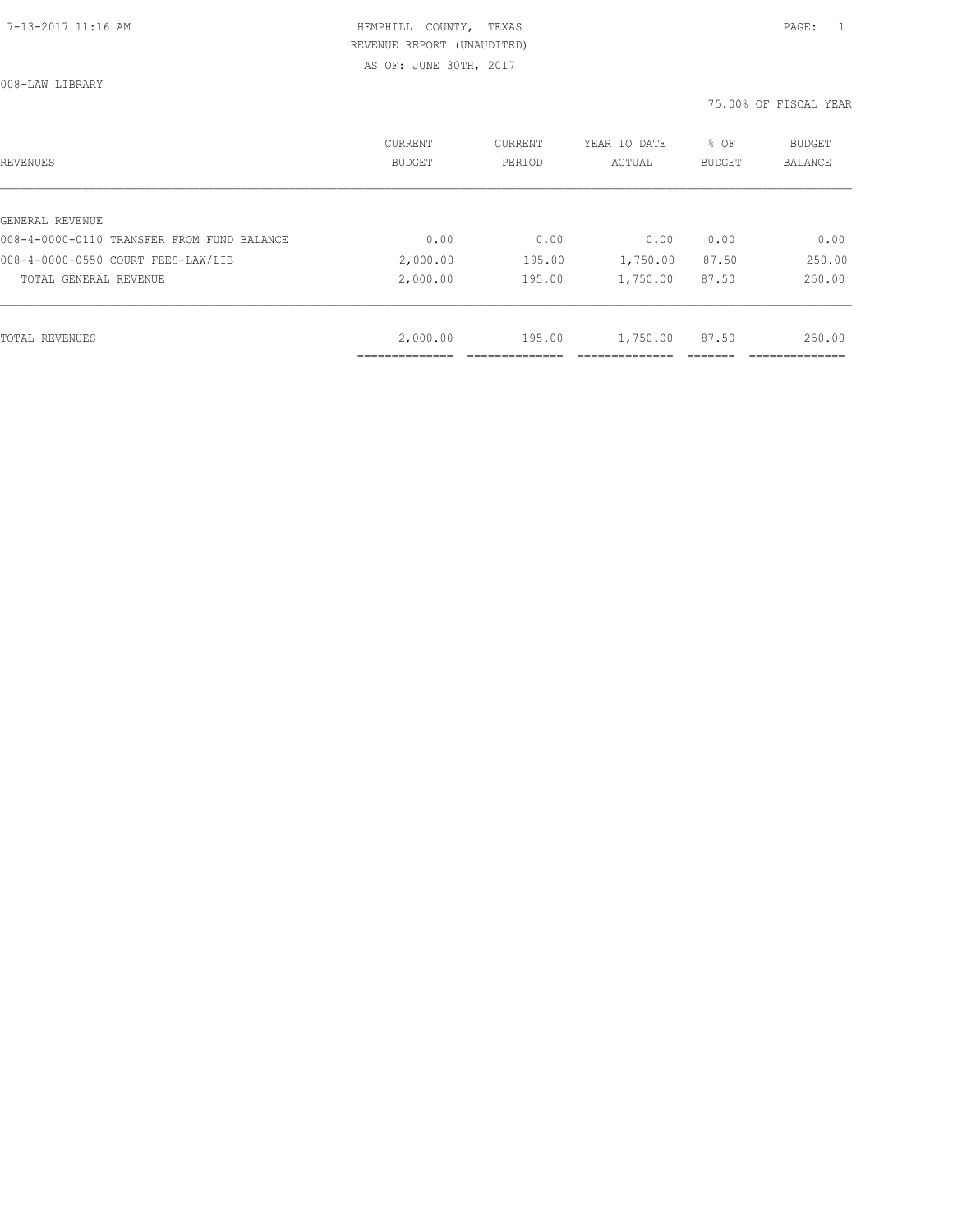009-SECURITY FEE

| REVENUES                                   | CURRENT<br><b>BUDGET</b> | CURRENT<br>PERIOD | YEAR TO DATE<br>ACTUAL | % OF<br>BUDGET | <b>BUDGET</b><br>BALANCE |
|--------------------------------------------|--------------------------|-------------------|------------------------|----------------|--------------------------|
|                                            |                          |                   |                        |                |                          |
| GENERAL REVENUE                            |                          |                   |                        |                |                          |
| 009-4-0000-0110 TRANSFER FROM FUND BALANCE | 50,000.00                | 0.00              | 0.00                   | 0.00           | 50,000.00                |
| 009-4-0000-0191 COURTHOUSE SECURITY FEE    | 4,000.00                 | 388.01            | 2,716.72               | 67.92          | 1,283.28                 |
| TOTAL GENERAL REVENUE                      | 54,000.00                | 388.01            | 2,716.72               | 5.03           | 51,283.28                |
|                                            |                          |                   |                        |                |                          |
| TOTAL REVENUES                             | 54,000.00                | 388.01            | 2,716.72               | 5.03           | 51,283.28                |
|                                            |                          |                   |                        |                |                          |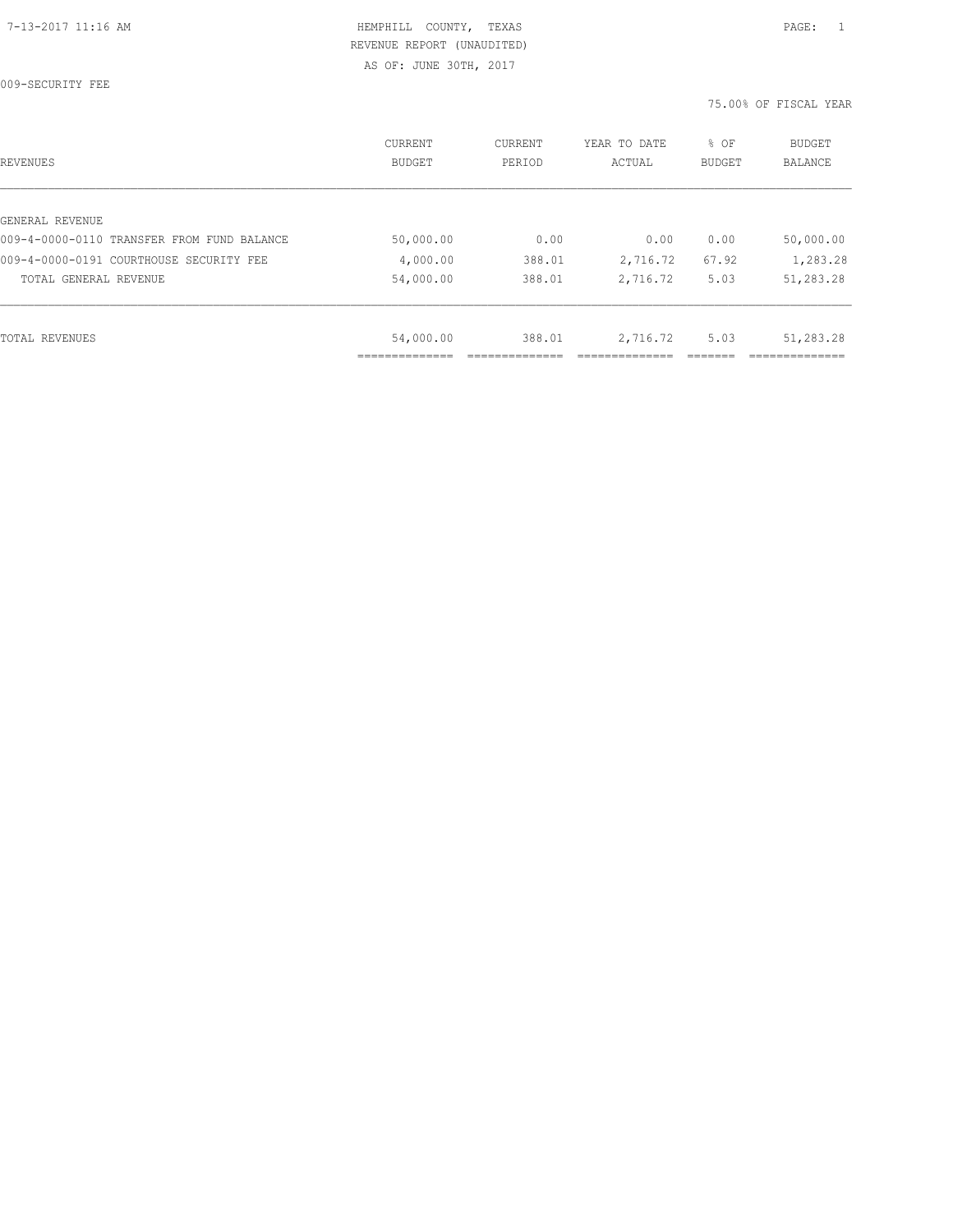010-AIRPORT

| REVENUES                                   | CURRENT<br><b>BUDGET</b> | <b>CURRENT</b><br>PERIOD | YEAR TO DATE<br>ACTUAL | % OF<br>BUDGET | <b>BUDGET</b><br><b>BALANCE</b> |
|--------------------------------------------|--------------------------|--------------------------|------------------------|----------------|---------------------------------|
|                                            |                          |                          |                        |                |                                 |
| GENERAL REVENUE                            |                          |                          |                        |                |                                 |
| 010-4-0000-0110 AD VALOREM TAX TRANSFER    | 70,000.00                | 0.00                     | 70,000.00              | 100.00         | 0.00                            |
| 010-4-0000-0120 INTEREST-AIRPORT           | 200.00                   | 23.96                    | 125.94                 | 62.97          | 74.06                           |
| 010-4-0000-0320 CHAMBER OF COMMERCE        | 1,920.00                 | 0.00                     | 960.00                 | 50.00          | 960.00                          |
| 010-4-0000-0325 FUEL SALES                 | 110,000.00               | 9,971.67                 | 90,603.47              | 82.37          | 19,396.53                       |
| 010-4-0000-0326 RENT-HANGARS               | 4,000.00                 | 180.00                   | 6,648.44               | $166.21$ (     | 2,648.44)                       |
| 010-4-0000-0500 OTHER RECEIPTS             | 0.00                     | 0.00                     | 0.00                   | 0.00           | 0.00                            |
| 010-4-0000-0510 REIMBURSEMENT FROM STATE   | 2,000.00                 | 0.00                     | 0.00                   | 0.00           | 2,000.00                        |
| 010-4-0000-0600 TRANSFER FROM FUND BALANCE | 0.00                     | 0.00                     | 0.00                   | 0.00           | 0.00                            |
| TOTAL GENERAL REVENUE                      | 188,120.00               | 10, 175.63               | 168,337.85             | 89.48          | 19,782.15                       |
| TOTAL REVENUES                             | 188,120.00               | 10,175.63                | 168,337.85             | 89.48          | 19,782.15                       |
|                                            | ==============           |                          |                        |                |                                 |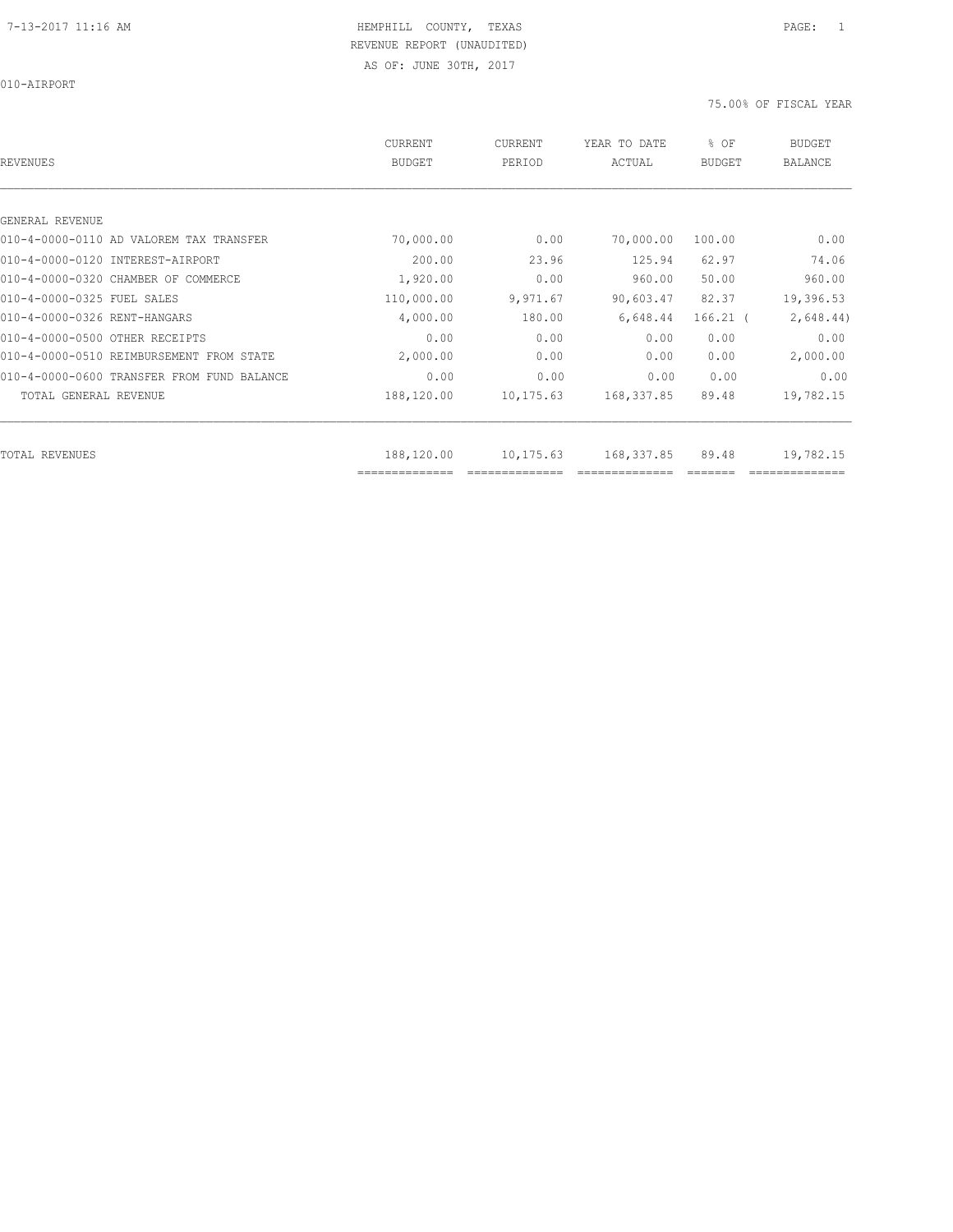| REVENUES                                       | CURRENT<br><b>BUDGET</b> | <b>CURRENT</b><br>PERIOD | YEAR TO DATE<br>ACTUAL | % OF<br>BUDGET | <b>BUDGET</b><br><b>BALANCE</b> |
|------------------------------------------------|--------------------------|--------------------------|------------------------|----------------|---------------------------------|
|                                                |                          |                          |                        |                |                                 |
| GENERAL REVENUE                                |                          |                          |                        |                |                                 |
| 011-4-0000-0110 TRANSFER FROM FUND BALANCE     | 88,055.00                | 0.00                     | 0.00                   | 0.00           | 88,055.00                       |
| 011-4-0000-0120 INTEREST                       | 300.00                   | 0.00                     | 0.00                   | 0.00           | 300.00                          |
| 011-4-0000-0121 PEN&INT ON DEL TAX             | 800.00                   | 134.79                   | 1,070.03               | $133.75$ (     | 270.03                          |
| 011-4-0000-0122 RENDITION PENALTY              | 50.00                    | 2.75                     | 156.56                 | $313.12$ (     | 106.56)                         |
| 011-4-0000-0280 FARM TO MARKET TAXES           | 247,000.00               | 2,151.61                 | 278,618.42             | $112.80$ (     | 31,618.42)                      |
| 011-4-0000-0281 DELINQUENT TAXES               | 2,000.00                 | 144.00                   | 2,066.64               | $103.33$ (     | 66.64)                          |
| 011-4-0000-0290 LATERAL ROAD                   | 2,100.00                 | 0.00                     | 2,088.33               | 99.44          | 11.67                           |
| 011-4-0000-0295 BANKHEAD-JONES FARM TENANT ACT | 2,500.00                 | 0.00                     | 2,151.56               | 86.06          | 348.44                          |
| 011-4-0000-0300 AUTO REGISTRATION              | 40,000.00                | 4,855.45                 | 39,824.38              | 99.56          | 175.62                          |
| 011-4-0000-0500 OTHER RECEIPTS                 | 3,000.00                 | 34.98                    | 4,899.28               | $163.31$ (     | 1,899.28)                       |
| 011-4-0000-0510 GRANT FUNDS                    | 0.00                     | 0.00                     | 0.00                   | 0.00           | 0.00                            |
| TOTAL GENERAL REVENUE                          | 385,805.00               | 7,323.58                 | 330,875.20             | 85.76          | 54,929.80                       |
|                                                |                          |                          |                        |                |                                 |
| TOTAL REVENUES                                 | 385,805.00               | 7,323.58                 | 330,875.20             | 85.76          | 54,929.80                       |
|                                                | ==============           |                          |                        |                |                                 |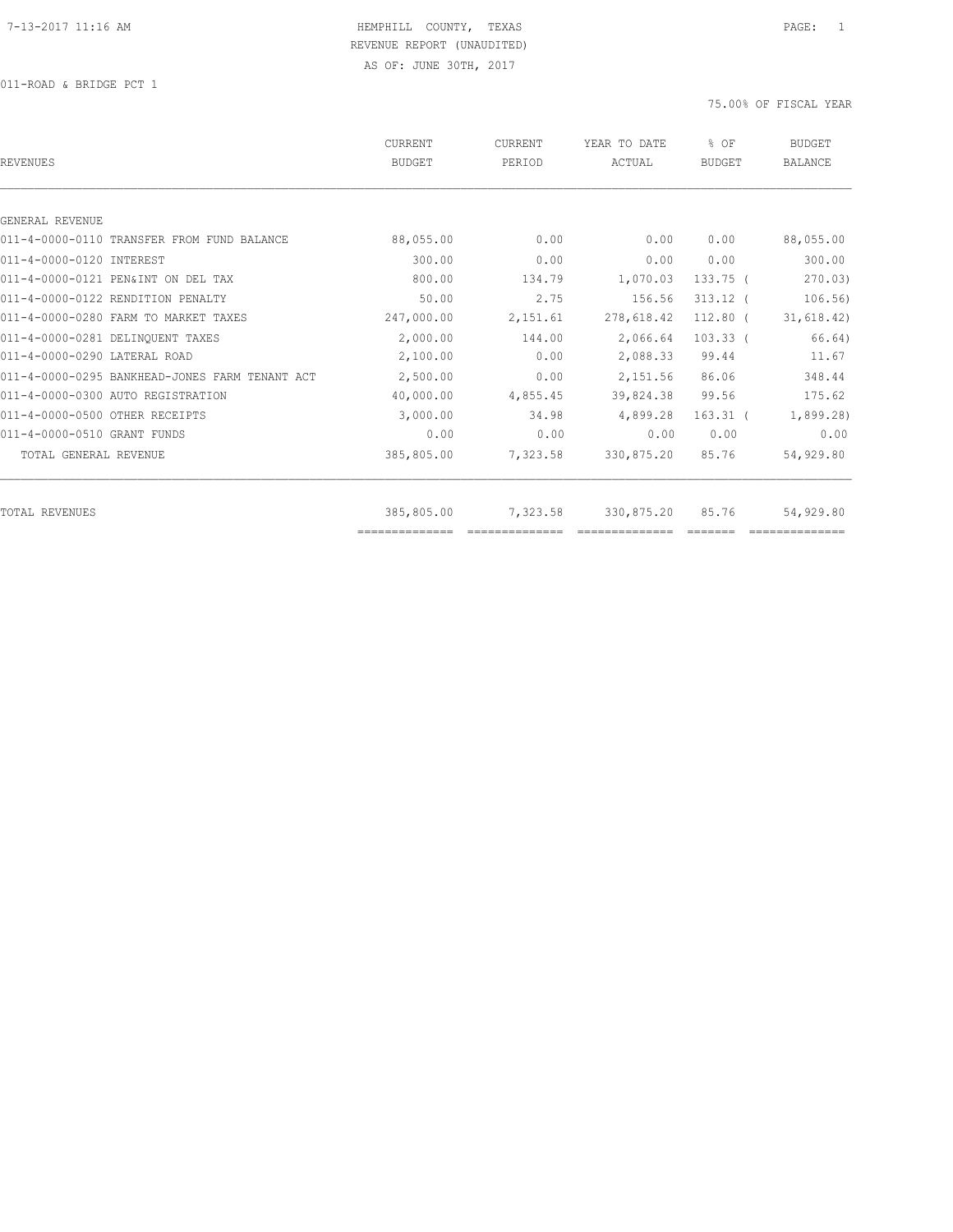| REVENUES                                       | CURRENT<br><b>BUDGET</b> | CURRENT<br>PERIOD | YEAR TO DATE<br>ACTUAL | % OF<br><b>BUDGET</b> | <b>BUDGET</b><br><b>BALANCE</b> |
|------------------------------------------------|--------------------------|-------------------|------------------------|-----------------------|---------------------------------|
|                                                |                          |                   |                        |                       |                                 |
| GENERAL REVENUE                                |                          |                   |                        |                       |                                 |
| 012-4-0000-0110 TRANSFER FROM FUND BALANCE     | 50,000.00                | 0.00              | 0.00                   | 0.00                  | 50,000.00                       |
| 012-4-0000-0120 INTEREST                       | 300.00                   | 0.00              | 0.00                   | 0.00                  | 300.00                          |
| 012-4-0000-0121 PEN&INT ON DEL TAX             | 1,000.00                 | 142.96            | 1,134.86               | $113.49$ (            | 134.86)                         |
| 012-4-0000-0122 RENDITION PENALTY              | 50.00                    | 2.92              | 166.03                 | $332.06$ (            | 116.03)                         |
| 012-4-0000-0280 FARM TO MARKET TAXES           | 262,000.00               | 2,282.00          | 295,504.32             | 112.79 (              | 33,504.32)                      |
| 012-4-0000-0281 DELINQUENT TAXES               | 4,000.00                 | 152.73            | 2,191.95               | 54.80                 | 1,808.05                        |
| 012-4-0000-0290 LATERAL ROAD                   | 2,500.00                 | 0.00              | 2,214.89               | 88.60                 | 285.11                          |
| 012-4-0000-0295 BANKHEAD-JONES FARM TENANT ACT | 3,000.00                 | 0.00              | 2,281.96               | 76.07                 | 718.04                          |
| 012-4-0000-0300 AUTO REGISTRATION              | 42,000.00                | 5,149.74          | 42,238.04              | $100.57$ (            | 238.04)                         |
| 012-4-0000-0350 ROAD CROSSING PERMITS          | 500.00                   | 0.00              | 375.00                 | 75.00                 | 125.00                          |
| 012-4-0000-0500 OTHER RECEIPTS                 | 1,000.00                 | 37.10             | 4,998.49               | 499.85 (              | 3,998.49                        |
| TOTAL GENERAL REVENUE                          | 366,350.00               | 7,767.45          | 351,105.54             | 95.84                 | 15,244.46                       |
| TOTAL REVENUES                                 | 366,350.00               | 7,767.45          | 351,105.54             | 95.84                 | 15,244.46                       |
|                                                | ==============           |                   |                        |                       |                                 |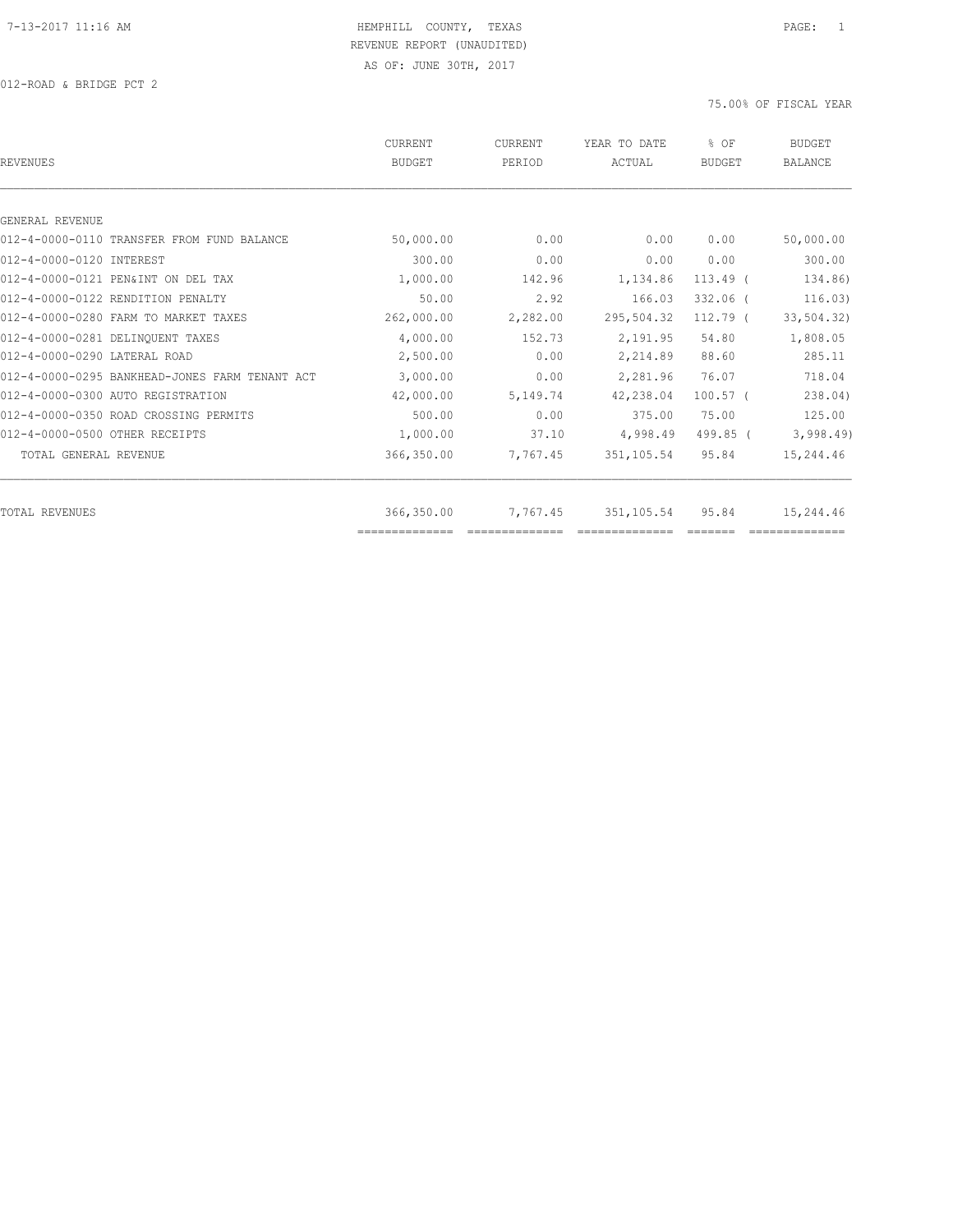| REVENUES                                       | CURRENT<br><b>BUDGET</b>     | <b>CURRENT</b><br>PERIOD       | YEAR TO DATE<br>ACTUAL | % OF<br>BUDGET       | <b>BUDGET</b><br><b>BALANCE</b> |
|------------------------------------------------|------------------------------|--------------------------------|------------------------|----------------------|---------------------------------|
|                                                |                              |                                |                        |                      |                                 |
| GENERAL REVENUE                                |                              |                                |                        |                      |                                 |
| 013-4-0000-0110 TRANSFER FROM FUND BALANCE     | 50,000.00                    | 0.00                           | 0.00                   | 0.00                 | 50,000.00                       |
| 013-4-0000-0120 INTEREST                       | 500.00                       | 0.00                           | 0.00                   | 0.00                 | 500.00                          |
| 013-4-0000-0121 PEN&INT ON DEL TAX             | 1,500.00                     | 285.92                         | 2,269.72               | $151.31$ (           | 769.72)                         |
| 013-4-0000-0122 RENDITION PENALTY              | 100.00                       | 5.85                           | 332.03                 | $332.03$ (           | 232.03                          |
| 013-4-0000-0280 FARM TO MARKET TAXES           | 524,000.00                   | 4,564.01                       | 591,008.72             | 112.79 (             | 67,008.72)                      |
| 013-4-0000-0281 DELINOUENT TAXES               | 3,000.00                     | 305.45                         | 4,383.90               | $146.13$ (           | 1,383.90)                       |
| 013-4-0000-0290 LATERAL ROAD                   | 4,000.00                     | 0.00                           | 4,429.79               | $110.74$ (           | 429.79)                         |
| 013-4-0000-0295 BANKHEAD-JONES FARM TENANT ACT | 5,000.00                     | 0.00                           | 4,563.92               | 91.28                | 436.08                          |
| 013-4-0000-0300 AUTO REGISTRATION              | 85,000.00                    | 10,299.47                      | 84,476.03              | 99.38                | 523.97                          |
| 013-4-0000-0350 ROAD CROSSING PERMITS          | 500.00                       | 0.00                           | 375.00                 | 75.00                | 125.00                          |
| 013-4-0000-0500 OTHER RECEIPTS                 | 1,000.00                     | 593.48                         |                        | 10,116.25 1,011.63 ( | 9,116.25)                       |
| 013-4-0000-0510 GRANT FUNDS                    | 0.00                         | 0.00                           | 0.00                   | 0.00                 | 0.00                            |
| TOTAL GENERAL REVENUE                          | 674,600.00                   | 16,054.18                      |                        | 701,955.36 104.06 (  | 27, 355.36                      |
|                                                |                              |                                |                        |                      |                                 |
| TOTAL REVENUES                                 | 674,600.00<br>============== | 16,054.18<br>$-22222222222222$ | ==============         | 701,955.36 104.06 (  | 27, 355, 36)                    |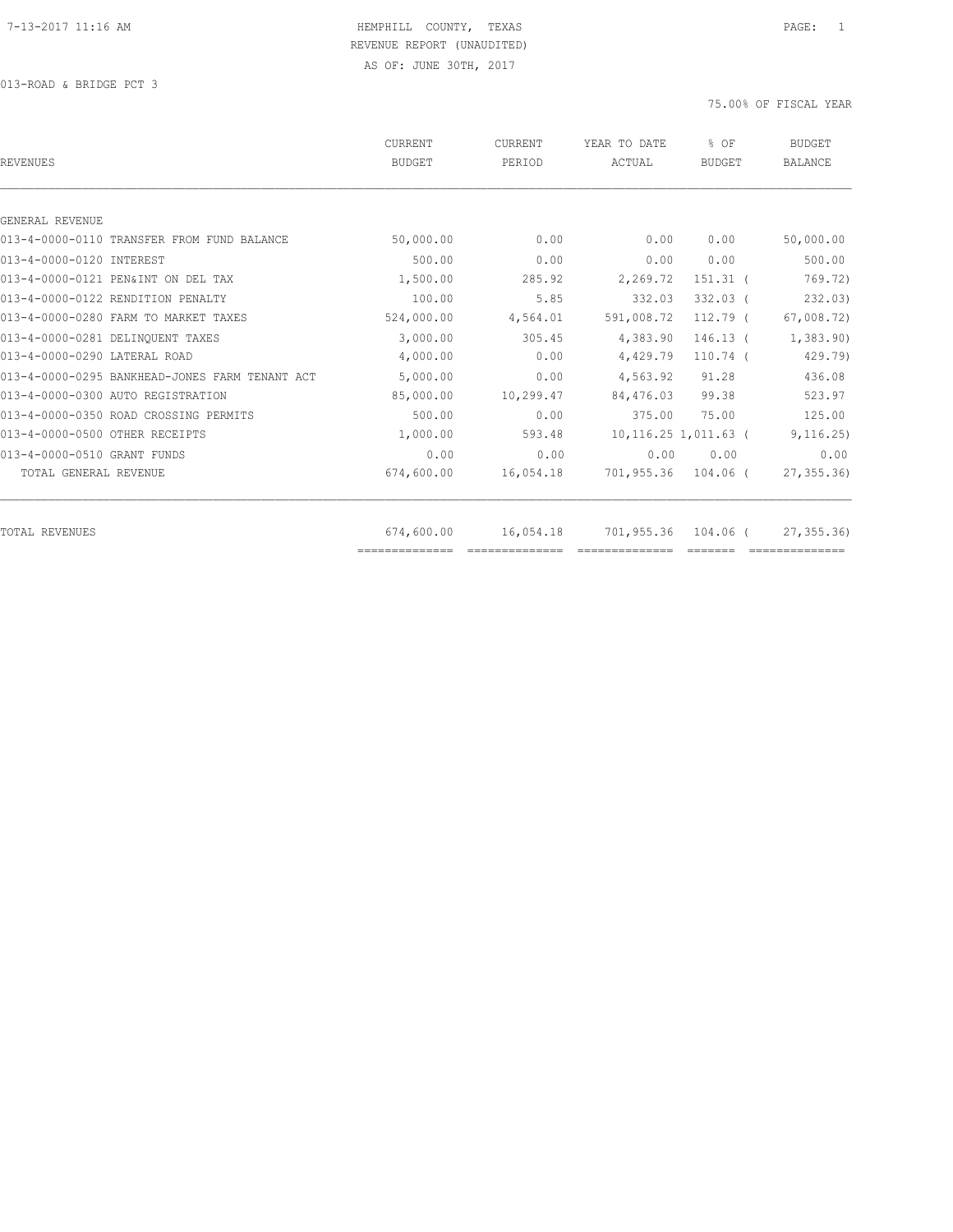| REVENUES                                       | CURRENT<br><b>BUDGET</b> | CURRENT<br>PERIOD | YEAR TO DATE<br>ACTUAL | % OF<br><b>BUDGET</b> | <b>BUDGET</b><br><b>BALANCE</b> |
|------------------------------------------------|--------------------------|-------------------|------------------------|-----------------------|---------------------------------|
|                                                |                          |                   |                        |                       |                                 |
| GENERAL REVENUE                                |                          |                   |                        |                       |                                 |
| 014-4-0000-0110 TRANSFER FROM FUND BALANCE     | 50,000.00                | 0.00              | 0.00                   | 0.00                  | 50,000.00                       |
| 014-4-0000-0120 INTEREST                       | 500.00                   | 0.00              | 0.00                   | 0.00                  | 500.00                          |
| 014-4-0000-0121 PEN&INT ON DEL TAX             | 1,500.00                 | 253.24            | 2,010.36               | 134.02 (              | 510.36)                         |
| 014-4-0000-0122 RENDITION PENALTY              | 100.00                   | 5.18              | 294.06                 | 294.06 (              | 194.06)                         |
| 014-4-0000-0280 FARM TO MARKET TAXES           | 464,000.00               | 4,042.41          | 523, 464.82            | $112.82$ (            | 59,464.82)                      |
| 014-4-0000-0281 DELINOUENT TAXES               | 3,000.00                 | 270.54            | 3,882.89               | $129.43$ (            | 882.89)                         |
| 014-4-0000-0290 LATERAL ROAD                   | 5,000.00                 | 0.00              | 3,923.52               | 78.47                 | 1,076.48                        |
| 014-4-0000-0295 BANKHEAD-JONES FARM TENANT ACT | 4,000.00                 | 0.00              | 4,042.33               | $101.06$ (            | 42.33                           |
| 014-4-0000-0300 AUTO REGISTRATION              | 75,000.00                | 9,122.39          | 74,821.65              | 99.76                 | 178.35                          |
| 014-4-0000-0350 ROAD CROSSING PERMITS          | 0.00                     | 0.00              | 0.00                   | 0.00                  | 0.00                            |
| 014-4-0000-0500 OTHER RECEIPTS                 | 2,000.00                 | 65.72             | 8,500.17               | $425.01$ (            | 6, 500.17                       |
| 014-4-0000-0510 GRANT FUNDS                    | 0.00                     | 0.00              | 11,711.78              | $0.00$ (              | 11, 711.78)                     |
| TOTAL GENERAL REVENUE                          | 605,100.00               | 13,759.48         | 632,651.58             | 104.55 (              | 27, 551, 58)                    |
| TOTAL REVENUES                                 | 605,100.00               | 13,759.48         | 632,651.58             | 104.55 (              | 27,551.58)                      |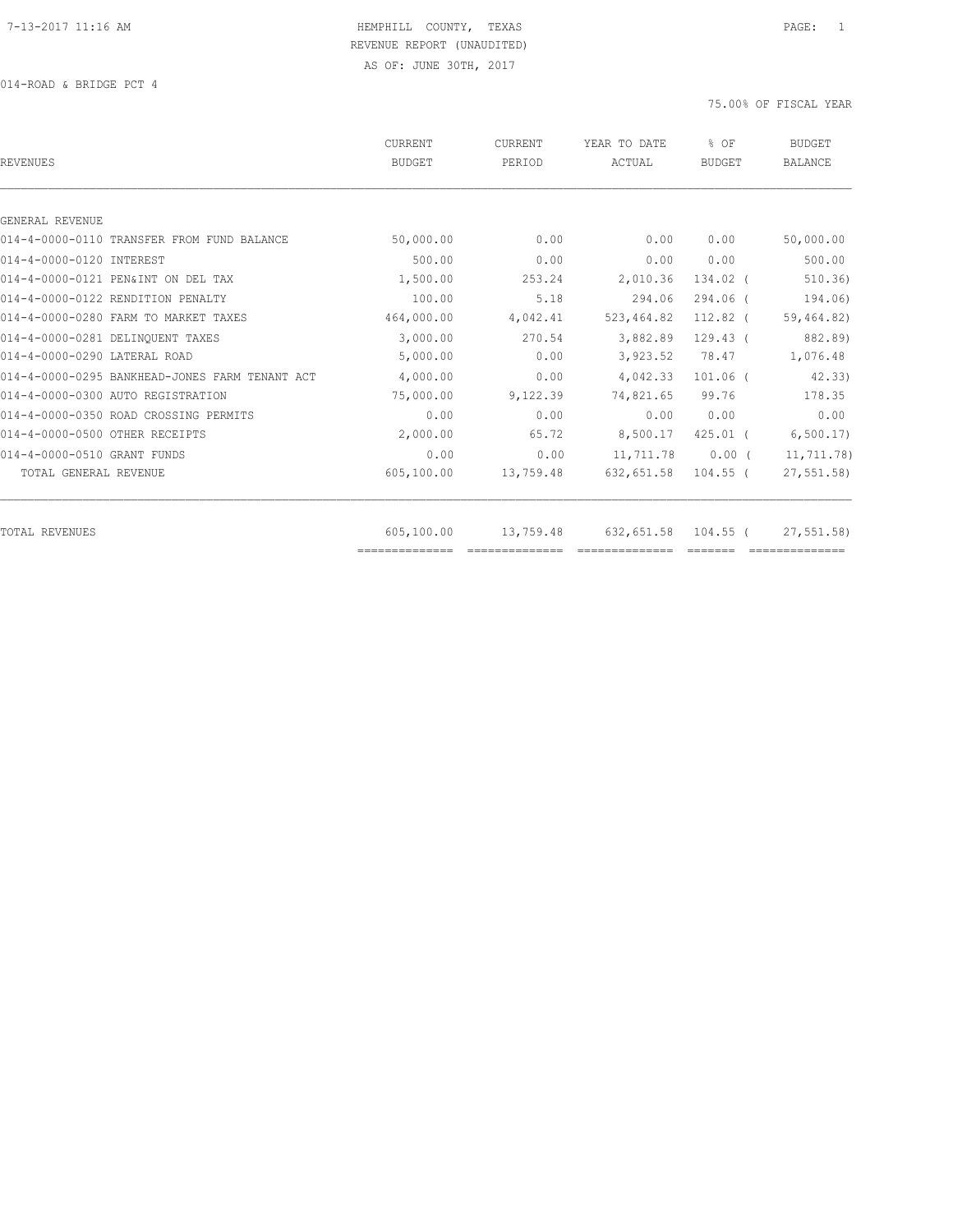022-CO RECORDS PRESERVATION

| REVENUES                                       | CURRENT<br><b>BUDGET</b> | CURRENT<br>PERIOD | YEAR TO DATE<br>ACTUAL | % OF<br>BUDGET | BUDGET<br>BALANCE |
|------------------------------------------------|--------------------------|-------------------|------------------------|----------------|-------------------|
|                                                |                          |                   |                        |                |                   |
| GENERAL REVENUE                                |                          |                   |                        |                |                   |
| 022-4-0000-0110 TRANSFER FROM FUND BALANCE     | 80,000.00                | 0.00              | 0.00                   | 0.00           | 80,000.00         |
| 022-4-0000-0191 COUNTY RECORDS PRESERVATION FE | 10,000.00                | 530.73            | 4,032.90               | 40.33          | 5,967.10          |
| TOTAL GENERAL REVENUE                          | 90,000.00                | 530.73            | 4,032.90               | 4.48           | 85,967.10         |
|                                                |                          |                   |                        |                |                   |
| TOTAL REVENUES                                 | 90,000.00                | 530.73            | 4,032.90               | 4.48           | 85,967.10         |
|                                                | -----------              |                   |                        |                |                   |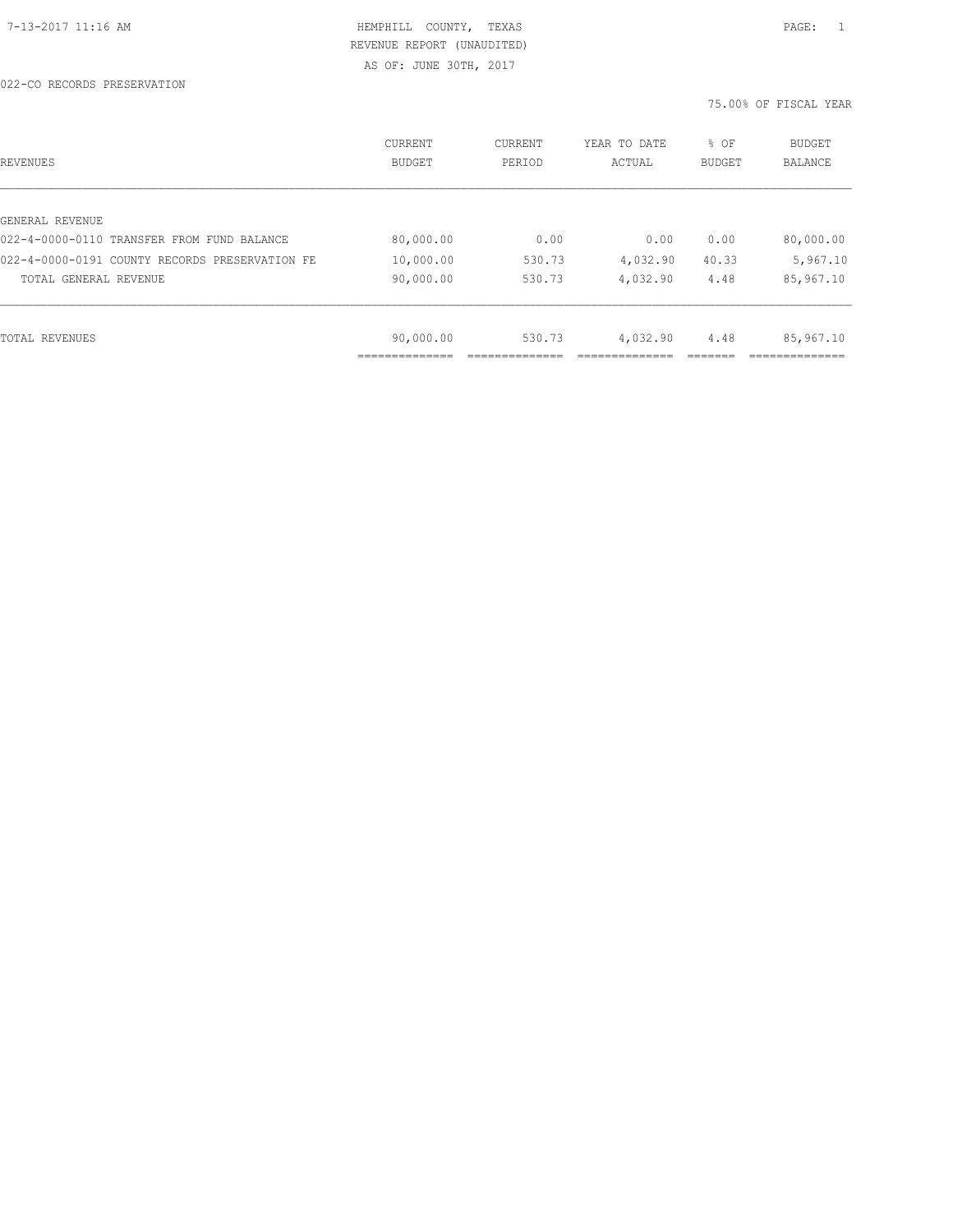AS OF: JUNE 30TH, 2017

| REVENUES                                      | CURRENT<br><b>BUDGET</b> | CURRENT<br>PERIOD | YEAR TO DATE<br>ACTUAL | % OF<br>BUDGET | BUDGET<br><b>BALANCE</b> |
|-----------------------------------------------|--------------------------|-------------------|------------------------|----------------|--------------------------|
|                                               |                          |                   |                        |                |                          |
| GENERAL REVENUE                               |                          |                   |                        |                |                          |
| 023-4-0000-0110 TRANSFER FROM FUND BALANCE    | 0.00                     | 0.00              | 0.00                   | 0.00           | 0.00                     |
| 023-4-0000-0191 REV-CLK'S RECORD PRESERVATION | 800.00                   | 85.32             | 686.40                 | 85.80          | 113.60                   |
| TOTAL GENERAL REVENUE                         | 800.00                   | 85.32             | 686.40                 | 85.80          | 113.60                   |
|                                               |                          |                   |                        |                |                          |
| TOTAL REVENUES                                | 800.00                   | 85.32             | 686.40                 | 85.80          | 113.60                   |
|                                               | -----------              |                   |                        |                | __________               |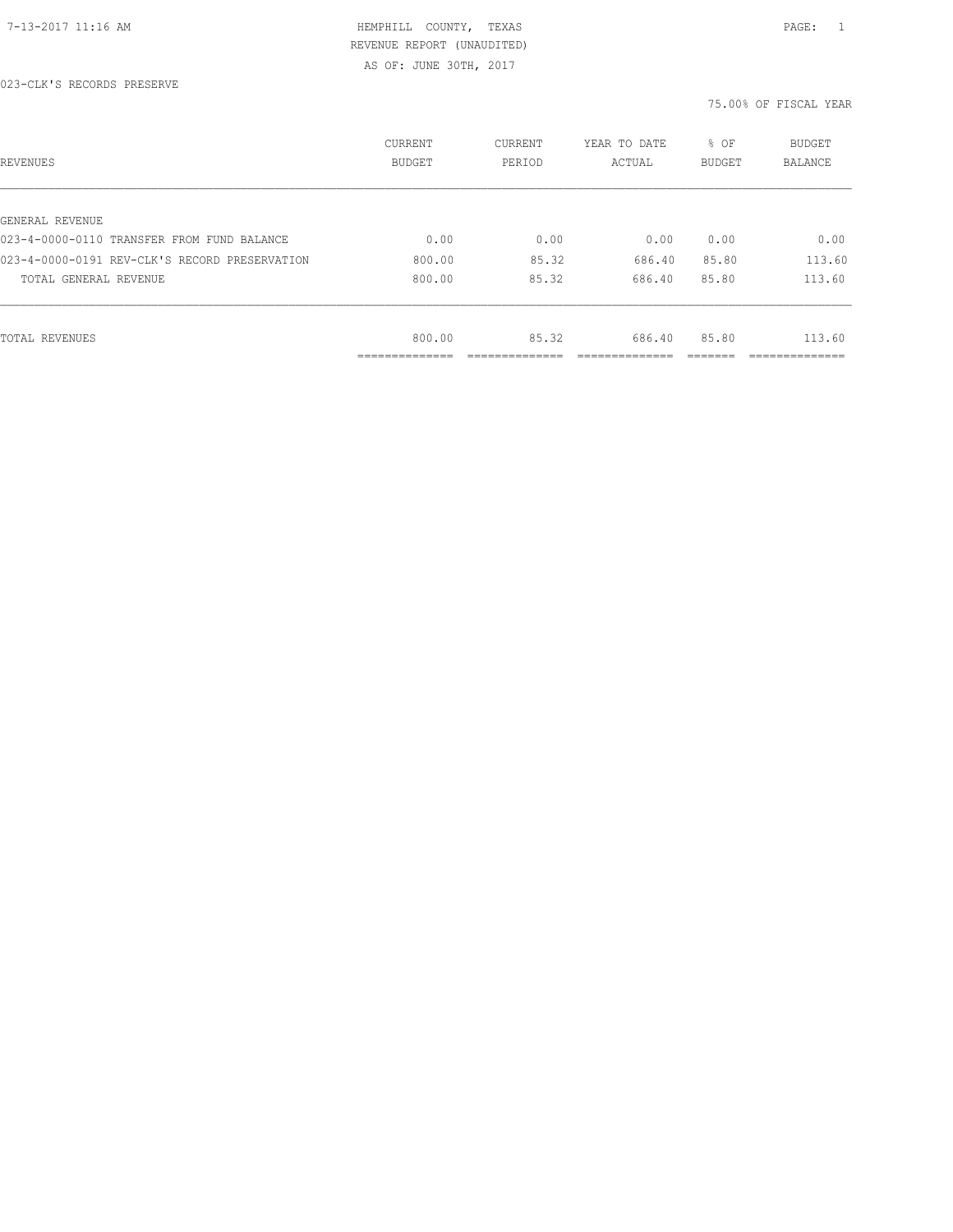024-JUSTICE COURT TECH FUND

| REVENUES                                   | <b>CURRENT</b><br><b>BUDGET</b> | CURRENT<br>PERIOD | YEAR TO DATE<br>ACTUAL | % OF<br><b>BUDGET</b> | <b>BUDGET</b><br>BALANCE |
|--------------------------------------------|---------------------------------|-------------------|------------------------|-----------------------|--------------------------|
|                                            |                                 |                   |                        |                       |                          |
| GENERAL REVENUE                            |                                 |                   |                        |                       |                          |
| 024-4-0000-0110 TRANSFER FROM FUND BALANCE | 8,000.00                        | 0.00              | 0.00                   | 0.00                  | 8,000.00                 |
| 024-4-0000-0191 TECH FEES/EXP              | 2,500.00                        | 265.60            | 1,765.10               | 70.60                 | 734.90                   |
| TOTAL GENERAL REVENUE                      | 10,500.00                       | 265.60            | 1,765.10               | 16.81                 | 8,734.90                 |
|                                            |                                 |                   |                        |                       |                          |
| TOTAL REVENUES                             | 10,500.00                       | 265.60            | 1,765.10               | 16.81                 | 8,734.90                 |
|                                            |                                 |                   |                        |                       |                          |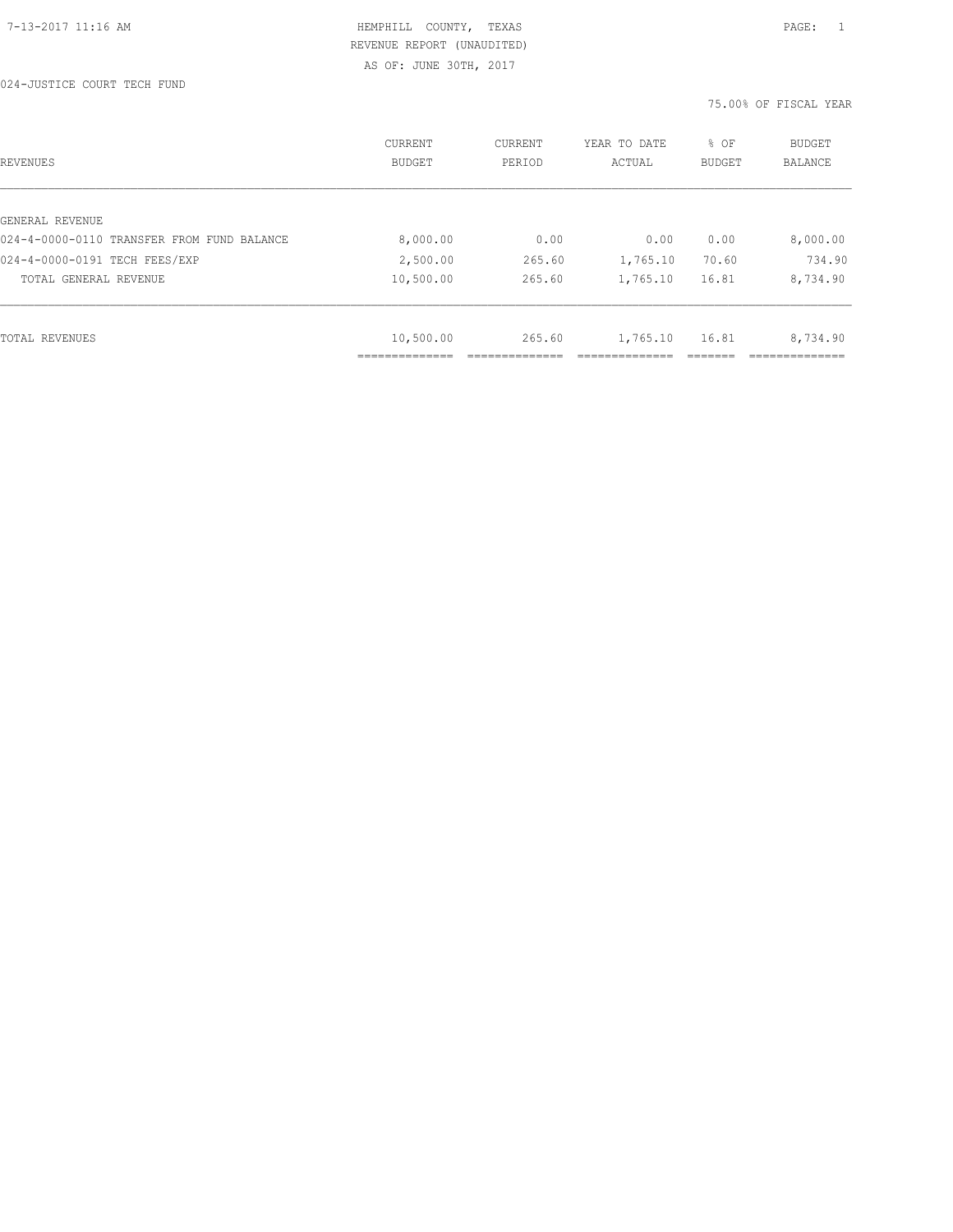| REVENUES                                   | CURRENT<br><b>BUDGET</b>  | CURRENT<br>PERIOD | YEAR TO DATE<br>ACTUAL | % OF<br><b>BUDGET</b> | BUDGET<br><b>BALANCE</b> |
|--------------------------------------------|---------------------------|-------------------|------------------------|-----------------------|--------------------------|
|                                            |                           |                   |                        |                       |                          |
| GENERAL REVENUE                            |                           |                   |                        |                       |                          |
| 032-4-0000-0110 TRANSFER FROM FUND BALANCE | 17,000.00                 | 0.00              | 0.00                   | 0.00                  | 17,000.00                |
| 032-4-0000-0220 FEES-CHECK COLLECTION      | 150.00                    | 0.00              | 646.00                 | 430.67 (              | 496.00)                  |
| TOTAL GENERAL REVENUE                      | 17,150.00                 | 0.00              | 646.00                 | 3.77                  | 16,504.00                |
|                                            |                           |                   |                        |                       |                          |
| TOTAL REVENUES                             | 17,150.00                 | 0.00              | 646.00                 | 3.77                  | 16,504.00                |
|                                            | ____________<br>_________ |                   |                        |                       |                          |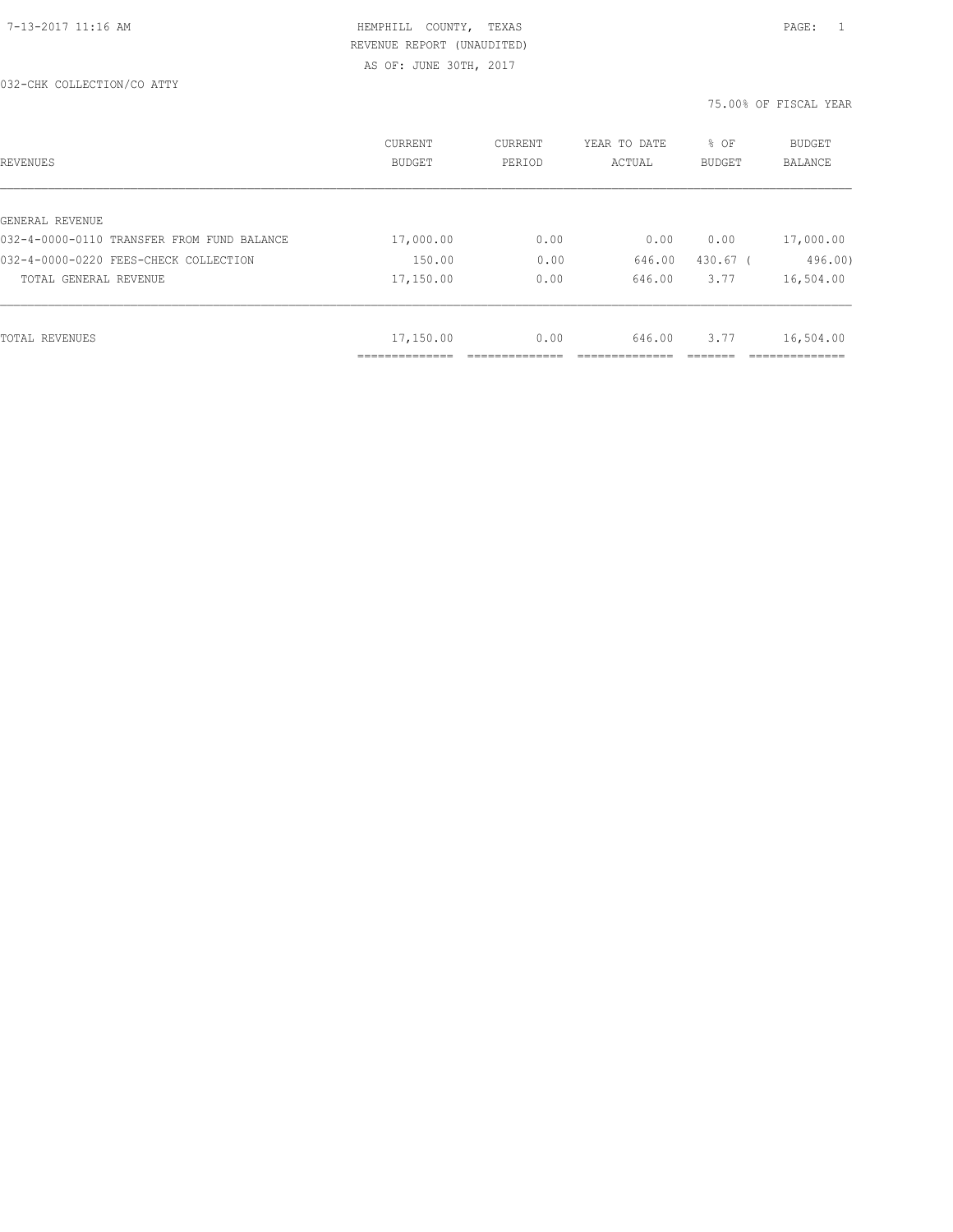AS OF: JUNE 30TH, 2017

| REVENUES                                   | CURRENT<br><b>BUDGET</b> | CURRENT<br>PERIOD | YEAR TO DATE<br>ACTUAL | % OF<br><b>BUDGET</b> | <b>BUDGET</b><br>BALANCE |
|--------------------------------------------|--------------------------|-------------------|------------------------|-----------------------|--------------------------|
| GENERAL REVENUE                            |                          |                   |                        |                       |                          |
| 036-4-0000-0110 TRANSFER FROM FUND BALANCE | 6,000.00                 | 0.00              | 0.00                   | 0.00                  | 6,000.00                 |
| 036-4-0000-0440 STATE FEES                 | 2,000.00                 | 0.00              | 1,621.46               | 81.07                 | 378.54                   |
| TOTAL GENERAL REVENUE                      | 8,000.00                 | 0.00              | 1,621.46               | 20.27                 | 6,378.54                 |
|                                            |                          |                   |                        |                       |                          |
| TOTAL REVENUES                             | 8,000.00                 | 0.00              | 1,621.46               | 20.27                 | 6,378.54                 |
|                                            | ______________           |                   |                        |                       |                          |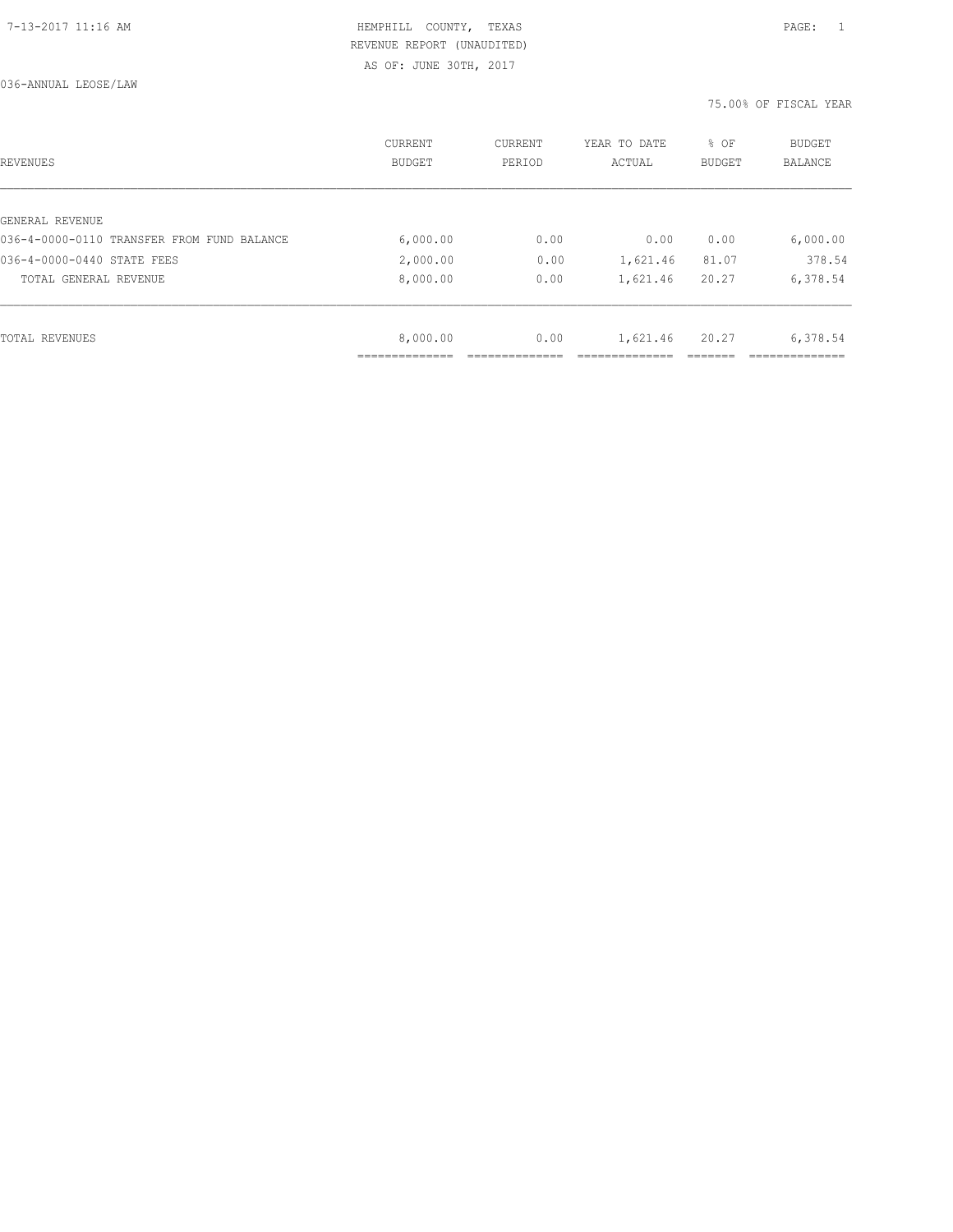| REVENUES                                   | CURRENT<br><b>BUDGET</b> | CURRENT<br>PERIOD | YEAR TO DATE<br>ACTUAL | % OF<br><b>BUDGET</b> | <b>BUDGET</b><br>BALANCE |
|--------------------------------------------|--------------------------|-------------------|------------------------|-----------------------|--------------------------|
|                                            |                          |                   |                        |                       |                          |
| GENERAL REVENUE                            |                          |                   |                        |                       |                          |
| 046-4-0000-0110 TRANSFER FROM FUND BALANCE | 65,000.00                | 0.00              | 0.00                   | 0.00                  | 65,000.00                |
| 046-4-0000-0260 GRANT AWARD                | 6,000.00                 | 0.00              | 7,354.00               | $122.57$ (            | 1,354.00                 |
| TOTAL GENERAL REVENUE                      | 71,000.00                | 0.00              | 7,354.00               | 10.36                 | 63,646.00                |
|                                            |                          |                   |                        |                       |                          |
| TOTAL REVENUES                             | 71,000.00                | 0.00              | 7,354.00               | 10.36                 | 63,646.00                |
|                                            |                          |                   |                        |                       |                          |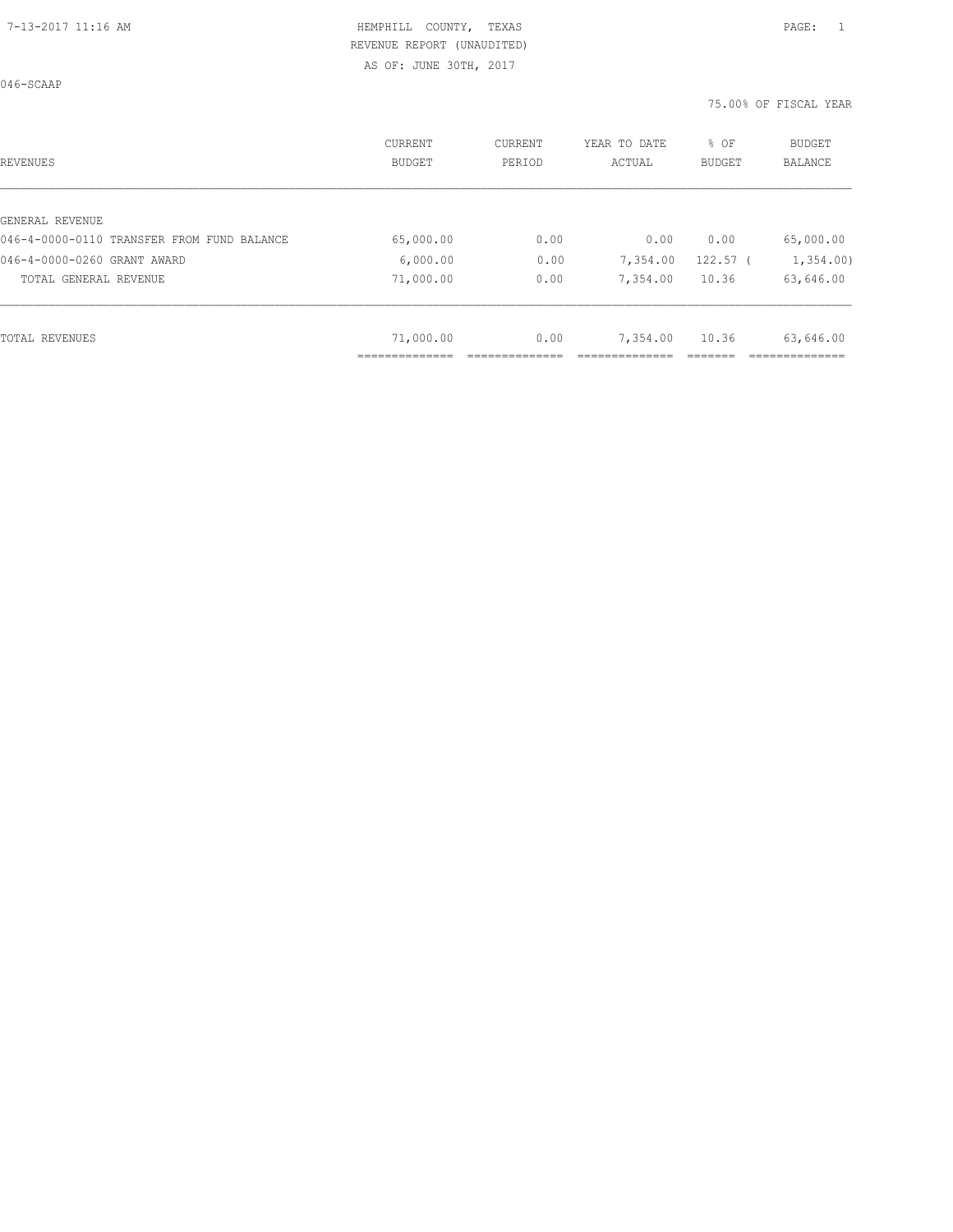AS OF: JUNE 30TH, 2017

| REVENUES                             | CURRENT<br><b>BUDGET</b> | CURRENT<br>PERIOD | YEAR TO DATE<br>ACTUAL | % OF<br>BUDGET | BUDGET<br>BALANCE |
|--------------------------------------|--------------------------|-------------------|------------------------|----------------|-------------------|
|                                      |                          |                   |                        |                |                   |
| GENERAL REVENUE                      |                          |                   |                        |                |                   |
| 047-4-0000-0401 SALES/COMMISSARY     | 0.00                     | 0.00              | 0.00                   | 0.00           | 0.00              |
| 047-4-0000-0500 MISCELLANEOUS INCOME | 0.00                     | 0.00              | 0.00                   | 0.00           | 0.00              |
| TOTAL GENERAL REVENUE                | 0.00                     | 0.00              | 0.00                   | 0.00           | 0.00              |
|                                      |                          |                   |                        |                |                   |
| TOTAL REVENUES                       | 0.00                     | 0.00              | 0.00                   | 0.00           | 0.00              |
|                                      | ------------             |                   |                        |                |                   |